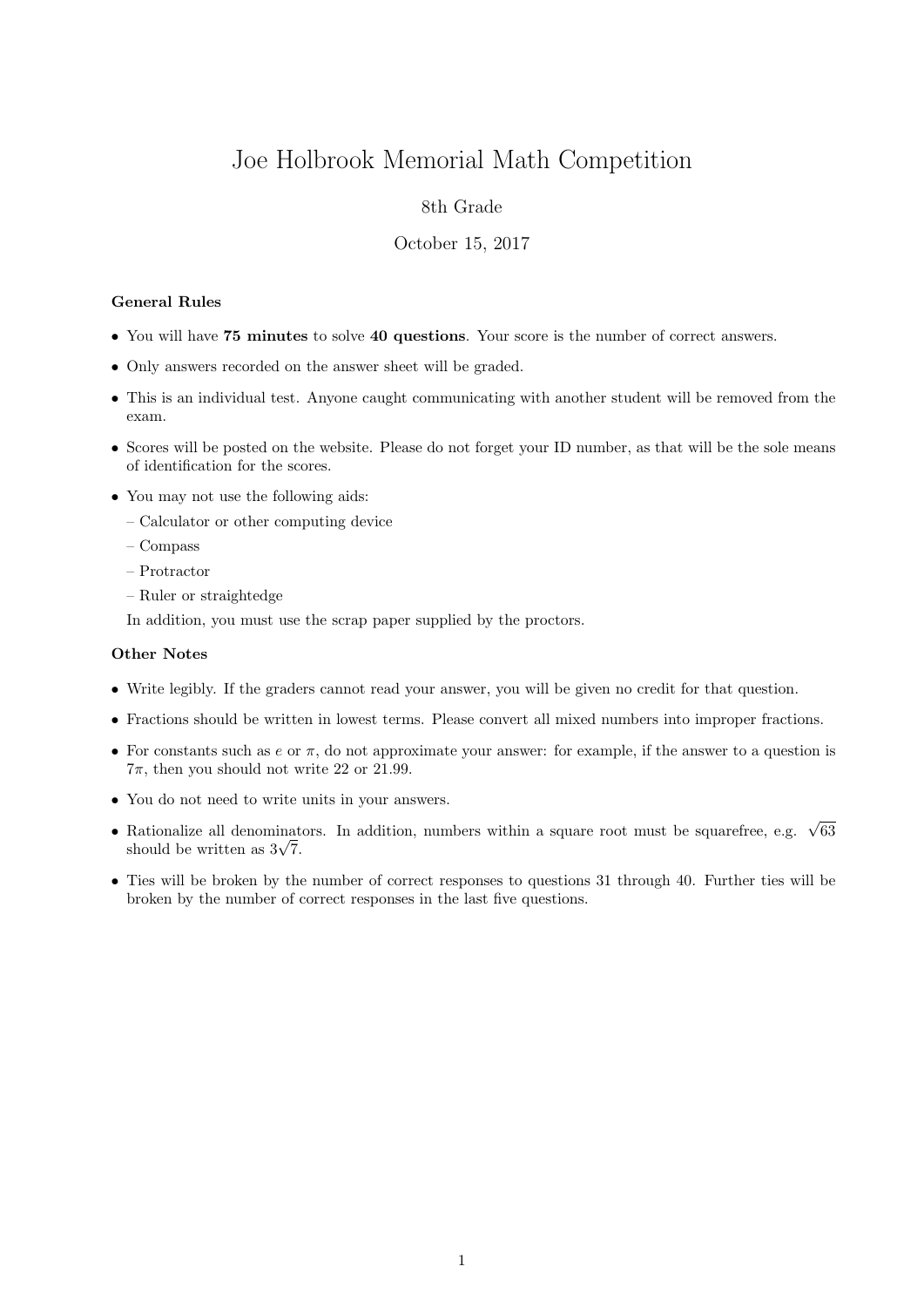- 1. In Reverse Land, addition and subtraction come before division and multiplication, and operations are performed from right to left. What is  $2 + 5 \cdot 2 - 5$  in Reverse Land?
- 2. It takes Malik 12.21 seconds to run 100 meters. However, he is the greatest distance runner of all time and his speed remains constant no matter how tired he gets. How many seconds does it take Malik to complete a 5 kilometer race? Express your answer is a decimal.
- 3. Jaylen is trying to improve his basketball shooting percentage at the gym, and he refuses to go home until he has made at least 70% of the shots he has taken. So far, he has taken 15 shots and made only 7 of them. Assuming that from now on, he never misses a shot, what is the minimum number of shots that he has to make consecutively to reach his goal?
- 4. If you flip 1000 coins, there is an  $n\%$  percent chance that at least 500 will land the same way. Find n.
- 5. John multiplies all the factors of 42 together, and to his surprise, finds that this is  $42^n$ . What is n?
- 6. If the least common multiple of positive integers  $a, b$  is 20 and the greatest common divisor of  $a, b$  is 10, find the product  $a \cdot b$ .
- 7. The Fibonacci sequence is a sequence of numbers where any term after the second is the sum of the previous two terms. Among the first 100 terms of the sequence, how many are even? The first 8 terms are given here: 1, 1, 2, 3, 5, 8, 13, 21.
- 8. What is the maximum number of intersections between 17 circles and 17 lines?
- 9. The average, median, and unique mode of 5 positive numbers is 5. What is the maximum possible value of the largest number in those positive numbers?
- 10. In the world of Tri, the inhabitants have three feet. Trigo, an inhabitant of Tri, has 6 red socks, 6 blue socks, and 6 green socks. In the early morning, Trigo grabs 3 random socks and puts them on without looking. What is the probability that all three are of the same color?
- 11. The difference of two 3-digit numbers is 894. Find the product of the digits of the 2 numbers.
- 12. Square ABCD has sidelength 1. Points M and N are on sides BC and CD, respectively, such that the perimeter of  $\triangle CMN$  is 2. Find the degree measure of  $\angle MAN$ .
- 13. Lily flips a perfectly circular quarter of diameter 1 inch on her infinite floor. The floor is tiled with squares with side length 2 inches. What is the probability that the quarter does not intersect any of the sides?
- 14. Triangle ABC has circumcircle  $\Omega$  with center O and radius 2. If line BO meets  $\Omega$  again at a point P other than A with  $PC = 3$ , find the length of side BC.
- 15. Let ABCD be a rectangle with  $AB = 8$  and  $BC = 6$ . If M is the midpoint of BD and N is the foot of the perpendicular from A to BD, find MN.
- 16. Parallelogram ABCD has a perimeter of 75. When side BC is the base, the height is 14. When side CD is the base, the height is 16. Find the area of parallelogram ABCD.
- 17. How many positive integers divide at least two of the numbers 84, 120, and 126?
- 18. Define a lattice point to be a point in the coordinate plane whose coordinates are both integers. Bessie selects a lattice point  $(x, y)$  whose coordinates satisfy  $1 \le x, y \le 10$  uniformly and at random, and draws a line connecting the chosen point with the origin. Compute the probability that the slope of this line is a positive integer.
- 19. Let a and b be two distinct real numbers. If the function  $f(x) = x^2 + ax + b$  satisfies  $f(a) = f(b)$ , find the value of  $f(2)$ .
- 20. Badville is a nation filled with bad highways. There are 20 cities, and every pair of cities is connected by a unique highway, all of which need to be renovated. What is the maximum number of highways the government can close such that there is a path through open highways between any two cities?
- 21. A kite is inscribed in a circle of radius 5. If two of the sides have side length 6, what is the length of either of the other two sides?
- 22. Compute the largest positive value of the difference between two terms of x, y, z given that  $|x y| + |y z|$  $|z| + |z - x| = 20.$